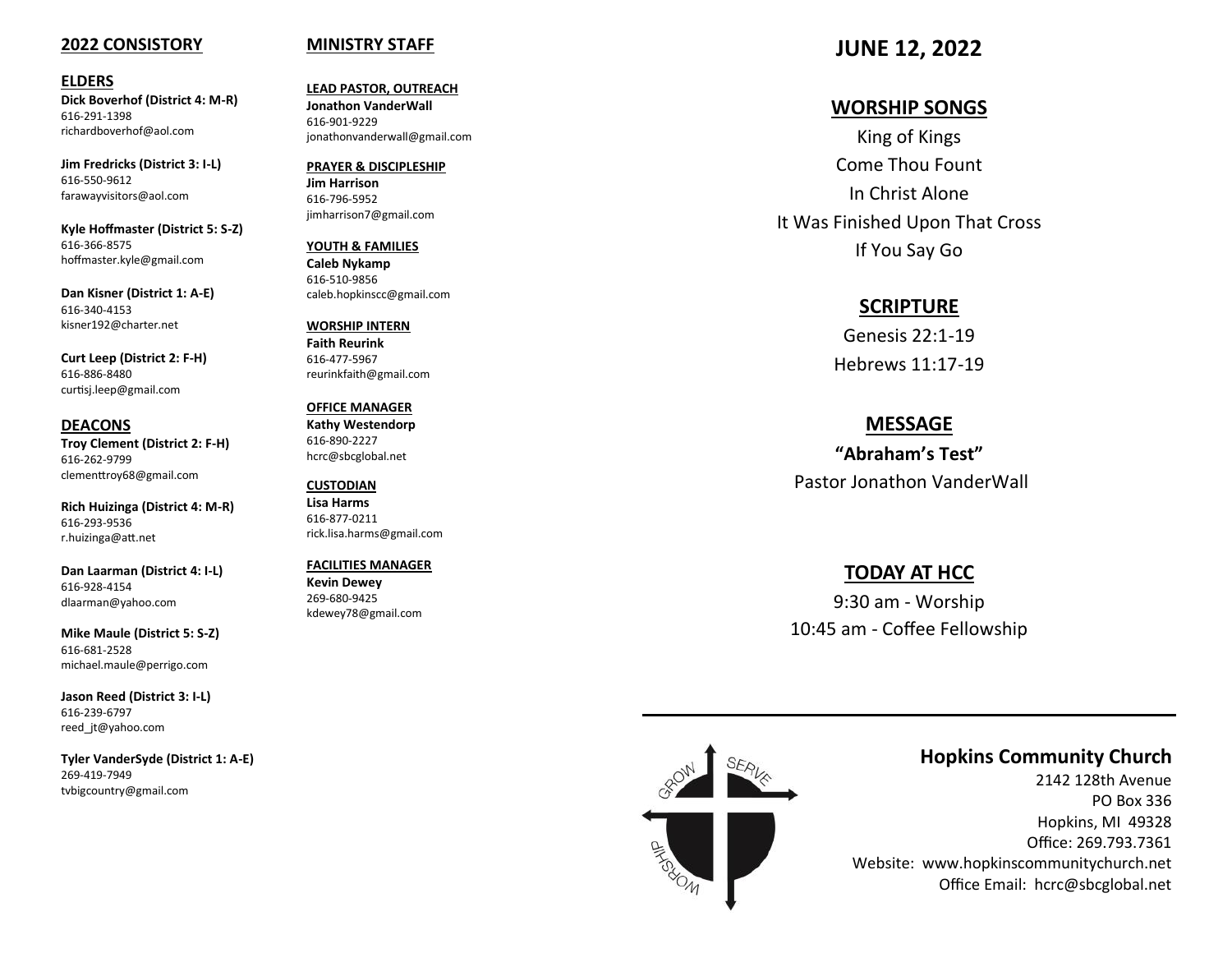# **ANNOUNCEMENTS** WEEK OF JUNE 12, 2022

# **Welcome to all who are visiting today!**

**CHURCH WATER:** We are currently unable to use the church water for drinking until further notice as we work on getting the required treatment and testing to be all clear. Bottled water is available for drinking and is being used to make coffee. If you have any questions, feel free to talk with Dick Boverhof or Kevin Dewey.

**THE HOSPITALITY TEAM** is in need of some help with greeting, coffee fellowship and nursery. There are sign-up sheets located in the foyer. Thank you!

**MIDDLE SCHOOL SUMMER BIBLE STUDY** has begun and meets on Thursdays running through August 11 at Pavlak's Pond (1791 130th Avenue) from **11:00 AM - 2:00 PM.** All current junior high students are invited and all incoming 6th graders. **We are looking for volunteers** to provide a simple lunch for the kids. Parents can tag team for a week or maybe donate money if that's easier. Some ideas from last year: sandwiches & chips, pizza, taco bar and pasta from Main Street Bakery. Bottled water will be provided. Contact Sally Hoffmaster with any questions.

**CHURCH APP:** reminder that you should update your app to the latest version, if you don't have automatic updates turned on. Log in to your app to see the newest feature!

**WESTERN DAYS** at the Allegan County Fairgrounds is on June 18. There is a poster and small flyers available in the MP Room by the bulletin board for anyone interested.

Look for a financial update coming in next week's bulletin!

**THOUGHTS FOR REFLECTION** WEEK OF JUNE 12, 2022

One of the great refrains of the past 2 years has been the desire to "get back to normal". People all over the world pushed hard for the return to in-person events, all of the things that we knew before the pandemic shut-downs. COVID-19 shook everything to its foundation and, if we're honest, we didn't like the discomfort that it brought. Humans are creatures of habit, so the saying goes, and we pined for balance and equilibrium, for the known and the comfortable.

Genesis 21 ends with Abraham settling into 'normal' life, having Isaac and, for the first time, really seeing the promises of God coming to be in his family. "Some time later", the Bible says, all of that changed and Abraham found himself in the middle of a very extreme test from God. The big question at hand: "Does Abraham love God more than the present/future blessings promised by God?" Abraham once again mounts the Roller Coaster of life following God's call in faith, trusting that God would provide, just as He always does.

## **Questions to take home:**

- 1. The Hebrew word for 'test' literally means, "to evaluate a quality by stretching it to its limits". Have you ever felt like you were going through a test in your life? What happened? How did you respond? What did God teach you through it?
- 2. Can you imagine how Abraham must have felt on this three day journey to the place where he thought he would have to kill his son? Read John 3:16 in this context. Can you imagine how God must have felt, sending His Son knowing that He would suffer and die?
- 3. Read John 21:15. What is Jesus telling Peter to do here? How does it relate to this narrative of Abraham's test? Read Matthew 28:18- 20. What is Jesus telling His disciples, followers, and us to do here? How does it relate to this narrative of Abraham's test?